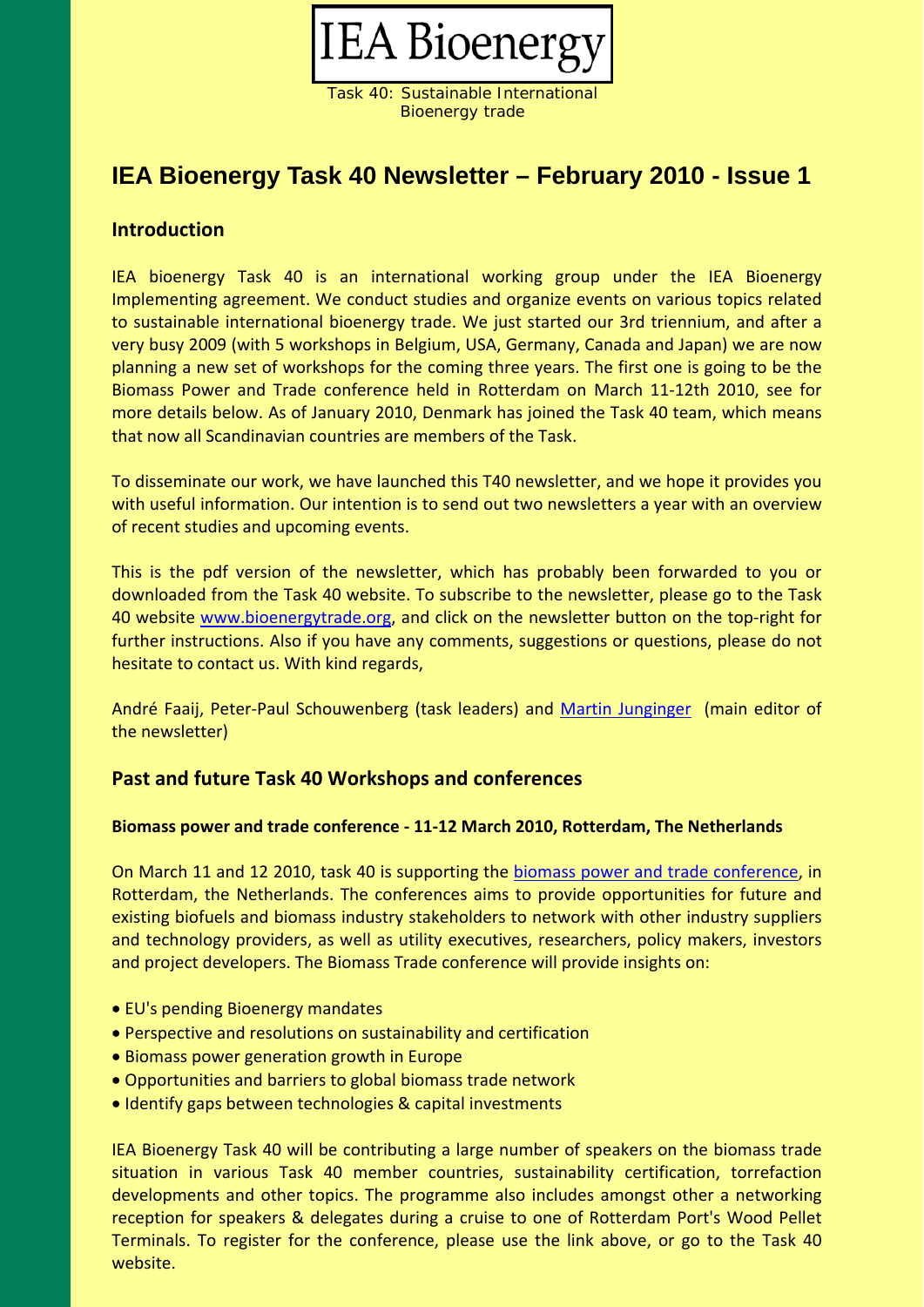#### **TASK 40 / ERIA workshop in Japan on Biomass trade in East and South East Asia**

After the third task 40 meeting of the year on October 25 and 26th, IEA Bioenergy task 40 & ERIA jointly organized a workshop in Tsukuba, Japan on October 28‐29 2009. The workshop, another major event, revealed that a lot of biomass trade is already going on in the region, especially solid biomass trade is taking off. In 2008, significant amounts of wood pellets have been exported from British Columbia to Japan for cofiring purposes, and also South Korea has set ambitious targets for increasing the use of wood pellets both for small-scale domestic heating and large-scale cofiring, which will require the import of large amounts of wood

pellets in the years to come. South Korea has already made agreements with Indonesia and Cambodia to grow the feedstock for this demand. Also Australia is rapidly becoming an exporter of wood pellets. While the first pellets produced in 2009 have been shipped to Europe, Australian companies are also monitoring the developments in South East Asia with great interest. The liquid biofuels market is growing less rapidly at the moment, mainly due to high feedstock prices and sustainability concerns.



Presentations also highlighted the status of ethanol and biodiesel production and trade in amongst other Thailand, Malaysia, Japan and China. Especially in China, it is currently forbidden to use food crops for biofuel production, and local biodiesel production is limited to waste oil feedstocks. As there are also no subsidies for biofuels in China, no import of liquids biofuels (or feedstocks to produce biofuels) is currently taking place. Malaysia and Thailand on the other hand are monitoring the global market for opportunities to increase exports of respectively (palm oil for) biodiesel and ethanol in the future. Overall, the workshop provided a great opportunity for participants from the industry, academia and policy arenas to exchange information (and possibly make a few new deals for increased trade in the region as well). Task 40 certainly plans to keep an eye on this region and possibly organize similar events in the years to come.

All presentations of past workshops (up until December 2009) are available online at the Task 40 website www.bioenergytrade.org

#### **Other workshops scheduled**

For autumn 2010, a second workshop is scheduled in Italy. The topic, venue and timing will be decided at the next Task 40 meeting in Rotterdam in March 2010. For 2011, two further workshops have been scheduled. In February 2011, an activity on biomass torrefaction is planned in the first week of February in Graz, Austria to be organized jointly with IEA Bioenergy Task 32. Indirect land use change and impacts for biomass production and trade will be on the agenda for a joint workshop with IEA Bioenergy Task 38, planned for the second half of 2011 in Brazil. More details will be published in due time – please keep an eye on the Task 40 website for up‐to‐date information.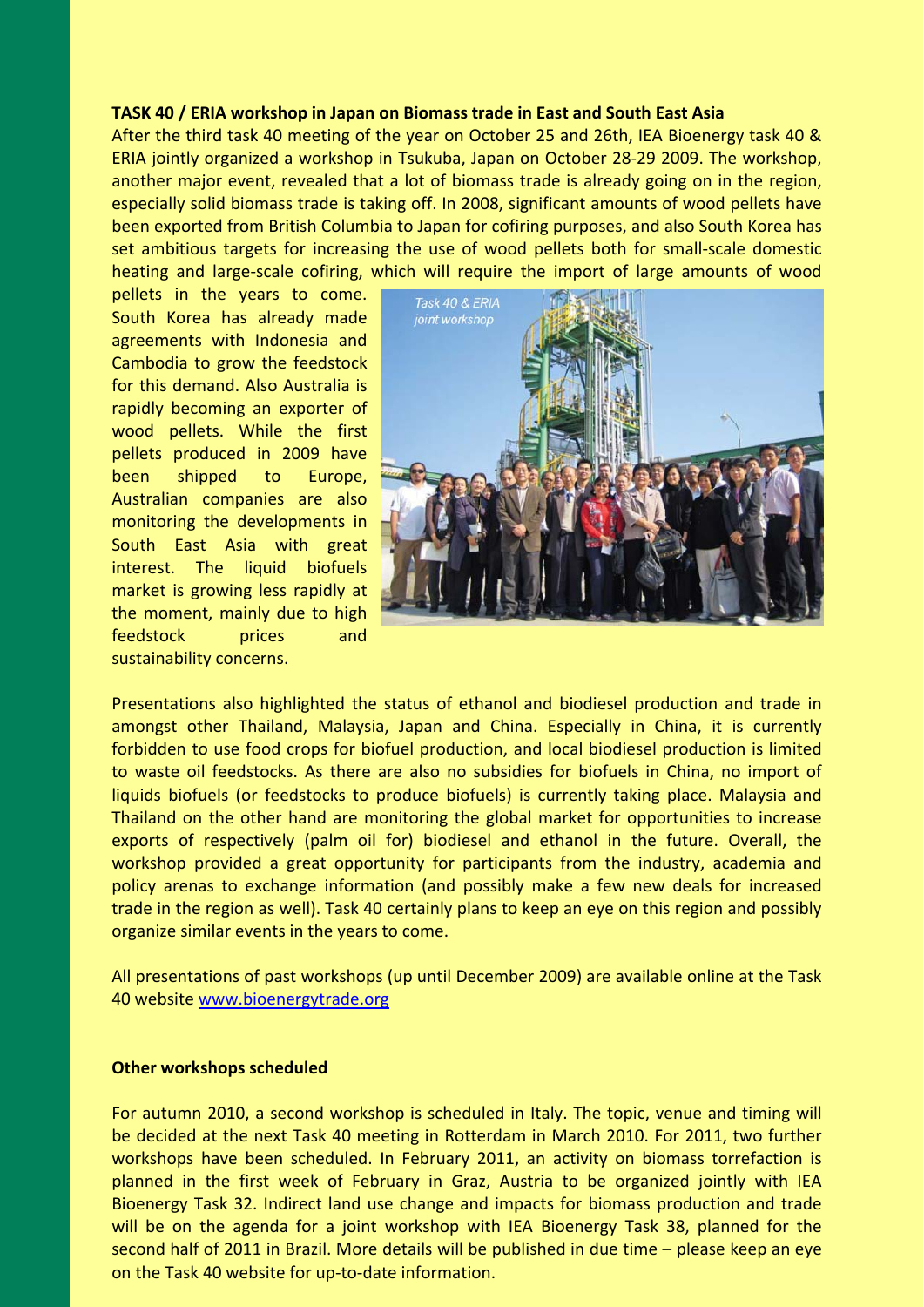# **Task 40 publications (recently published and forthcoming)**

All reports are available for free at the Task 40 website www.bioenergytrade.org

- The study "**2nd Generation Biofuels and Trade** "explores the potential supply and demand of 2nd generation biofuels up until 2030, and discusses various impacts on biofuel trade, ranging from cost advantages over shipping capacities and routes to policy impacts. It is an explorative study, highlighting the possible effects of large scale market penetration of lignocellulose‐based transport fuels, but also highlights the large number of variables and uncertainties determining these developments. Also the impact of the global recession and the role of bio-refineries are briefly discussed.
- In between July and September 2009, all Task 40 member countries have published **updated country reports.** These reports contain a wealth of information, amongst others state-of-the art overviews of domestic biomass resources, production potentials, policies, and especially international bioenergy trade.
- Task 40 commissioned a study on a **global overview of bio-oils (vegetable and palm oil)** to: i) assess major producers and consumers of vegetables oils, ii) main emerging markets, iii) analyze main policy drivers, iv) assess future trends (palm, soybean, rapeseed oils).
- The **bioenergy maritime shipping study** describes main properties of biofuels in relation to maritime shipping, examine current shipping lanes and major tradable biomass sources (including AR, BR, CA, MY, RU and Baltic States), capacities, costs and obstacles, together with other factors that will influence future biofuels shipping opportunities.
- $\blacksquare$  Task 40 is currently investigating the opportunities and boundary conditions to set up a **bio‐trade fund**. Such a bio‐trade fund could potentially unlock sources of biomass and lay the groundwork to meaningfully increase biomass trade, while providing socio‐economic benefits and lowering biomass prices. Publication is expected in March 2010.
- A study on **barriers and opportunities for bioenergy trade** is investigating the importance of tariff barriers, technical standards, sustainability criteria, underdeveloped logistics and other possible issues hampering or stimulating international bioenergy trade is currently being finalized. Also, we are currently finalizing a paper **comparing and analyzing ongoing biomass sustainability certification initiatives** (up until the end of 2009), and indicating differences and similarities between the various approaches. Both papers will be submitted for publication in a scientific journal.

### **Topics on the Task 40 agenda**

Currently, Task 40 is considering to investigate the following topics related to international bioenergy trade in detail:

- Assessment of the current status of torrefaction (technologies, market players, claimed advantages for trade etc.)
- Impact of policies (especially on renewable energy targets and climate policies; following Copenhagen) on trade and markets (supply and demand & structures)
- Current biomass business models (organization/actors/actions) and possibilities to optimize logistics & supplies and value chains
- Market developments in the (Northern Hemisphere) Forest and pulp & paper sectors
- Analyze and compare key certification paths for biomass: CEN, ISCC, ISO
- "New" biomass trading options: electricity, bio‐methane and "new" commodities (such as coke, bio‐char, biochemicals), wood chips (phytosanitary issues)
- Certification of equipment (ASME requirements, costing consequences, diverging requirement, harmonization, importance for which players**)**

We welcome an information (such as papers, statistics, ongoing other projects and events) to these topics.